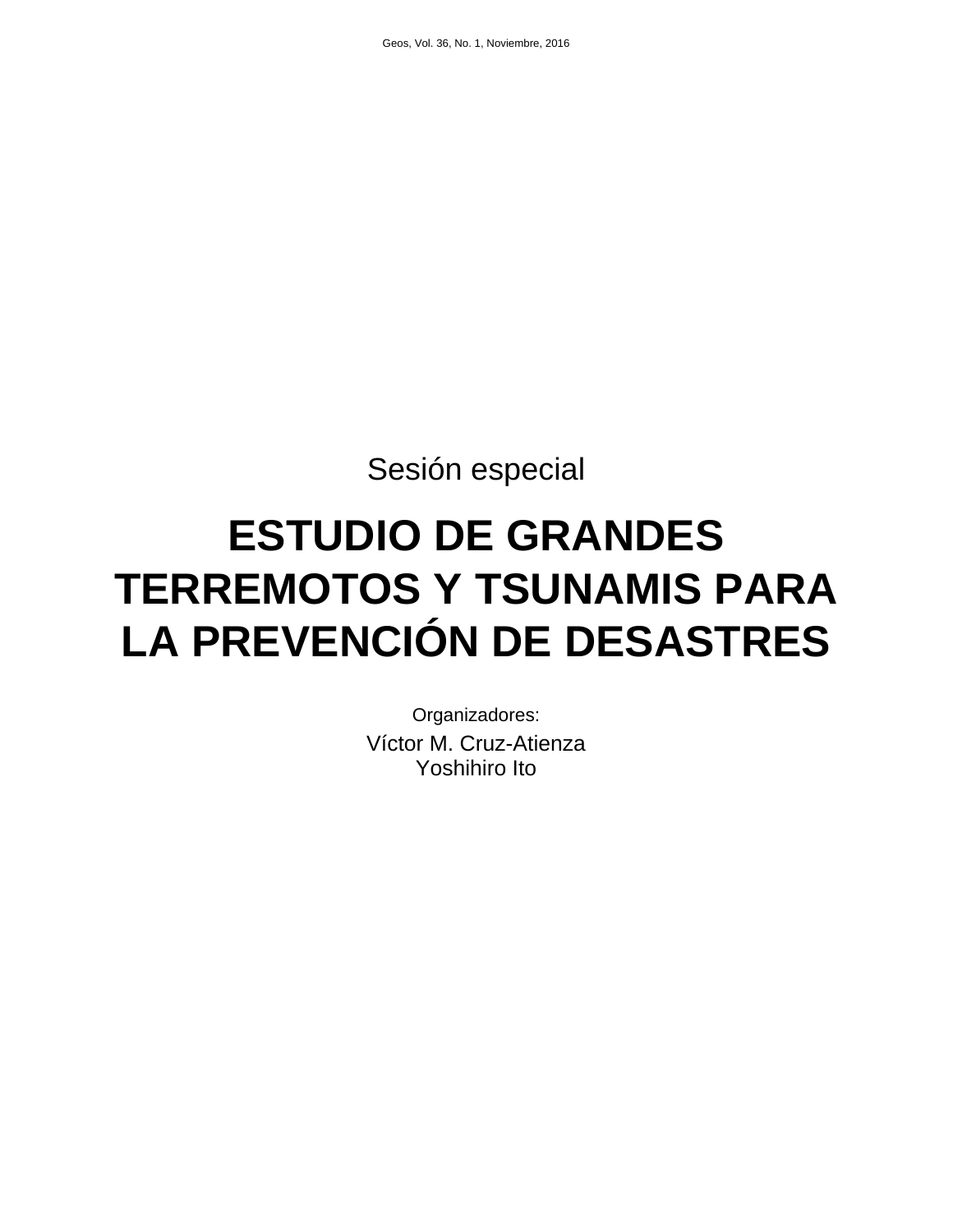SE12-1

#### **UNVEILING THE MYSTERY OF THE GUERRERO SEISMIC GAP**

Kostoglodov Vladimir<sup>1</sup>, Cruz-Atienza Víctor Manuel<sup>1</sup>, Husker Allen<sup>1</sup> y Ito Yoshihiro<sup>2</sup>

1 Instituto de Geofísica, UNAM <sup>2</sup>Kyoto University, Japan

vladi@unam.mx

The Guerrero seismic gap, G-GAP, has not ruptured as a large subduction thrust earthquake on the Costa Grande de Guerrero since 1911, when the last Mw~7.5 subduction thrust earthquake happened in this area. The average recurrence period of Mw>7.5 earthquakes along the Mexican Pacific coast estimated from the historical catalog is about 30 to 60 years. It means that the G-GAP is overdue almost twice the recurrence period. After catastrophic consequences of the 1985 Mw8.0 Michoacán earthquake, the G-GAP has become one of the main targets of geophysical studies in Mexico. Seismic and geodetic investigations in Guerrero during the last twenty years revealed new seismotectonic phenomena such as long- and short-term slow slip events (SSE), nonvolcanic tremor, low frequency earthquakes, and very low frequency earthquakes. Similar observations were done in other subduction zones and tectonic plate boundaries. Inversions of GPS position time series for the slow slip show that large SSEs, which are happening in Guerrero approximately every 4 years, can propagate into the shallow, seismogenic zone of the plate interface within the seismic gap, reducing the effective strain accumulation by about 75%. Besides, the last 2014 SSE has likely triggered the Mw7.2 Papanoa thrust event, leaving unbroken the main area of the G-GAP that extends between Acapulco and Papanoa. This anomalous behavior of the gap is difficult to explain considering that its accumulated elastic strain energy since the last rupture were sufficient to produce a Mw>7.5 earthquake. While the SSEs are releasing some part of the elastic strain in the downdip portion of the seismogenic zone, the offshore segment of the plate interface can still have high seismic potential. One offshore thrust earthquake of Mw 7.5-8.0 in the gap may produce potentially devastating tsunami. New Japan-Mexico SATREPS project should help to resolve several crucial problems of the G-GAP: Why the gap has been silent for such a long time? Is the offshore coupling across the gap strong enough to accumulate sufficient elastic strain to produce a catastrophic seismic even? How large and harmful could be the tsunami due to this earthquake? What are the main physical processes and parameters that govern the behavior of the G-GAP? How important are SSEs in the seismic cycle of the gap?

SE12-2

## **HOW TO USE SLOW EARTHQUAKES: MONITORING AND EXPLOITING SLOW EARTHQUAKES TO MEGATHRUST EVENT**

Ito Yoshihiro Disaster Prevention Research Institute, Kyoto University ito.yoshihiro.4w@kyoto-u.ac.jp

Slow earthquakes as a transient acceleration of plate motion are now being identified as ubiquitous phenomena in subduction zones. They distribute around the strong interplate coupling area or near the asperity of megathrust earthquakes in several subduction margins, such as the Middle American, Casicadia, Alaska, Hikurangi and Nankai subduction margins. Recent seismic and geodetic facilities have successfully captured some slow-earthquake activity leading up to large earthquakes, especially megathrust events in subduction zones. For instance, they observed slow earthquakes by the trench near the foci of the 2011 Tohoku-Oki earthquake before the mainshock occurred. They also observed similar slow earthquakes prior to the magnitude-6 class earthquake in 2008 at the same region as that of the 2011 slow earthquakes. These slow earthquakes on the plate interface increase stress on the foci of the large earthquakes, ultimately triggering the largest interplate earthquakes. The difference between the 2008 and 2011 earthquakes is whether they ceased or continued before they triggered the large interplate earthquakes. Consequently, the faults of the slow earthquakes were included in extremely the huge coseismic-slip region exceeding 30 m slip during the megathrust event. This suggests that slow earthquakes facilitate huge coseismic slips on its own fault if coseismic ruptures reach the ongoing slow-earthquake's fault. A recent laboratory rock experiment on the frictional properties of slow earthquakes shows that a rise in sliding velocity on the slow-earthquake's fault could induce frictional weakening behavior, specifically of slip-weakening. This suggests that a fault experiencing slow earthquakes may be induced more easily to slip coseismically if a dynamic rupture from a large earthquake propagates onto the fault. Slow earthquakes both trigger ruptures at asperities of large earthquakes and facilitate coseismic slips on ongoing slow-earthquake faults. The latter eventually causes the large coseismic slip near the trench and the extremely huge tsunami height on the 2011 Tohoku-Oki earthquake. Recent progress in ocean bottom seismic and geodetic networks hopefully contribute to real-time monitoring of earthquake activity and early warning to the public. Evaluating slow earthquake activity will be useful for forecasting large earthquake/tsunami disasters and for issuing early warning if we can monitor them in real time.

SE12-3

# **THE GEOLOGICAL CHARACTERISTICS THAT ALLOW FOR TRANSIENT SLIP WITHIN THE SEISMOGENIC ZONE IN THE GUERRERO GAP**

Husker Allen, Ferrari Luca, Arango Galván Claudia y Corbo-Camargo Fernando Instituto de Geofísica, UNAM allen@geofisica.unam.mx

Slow Slip Events (SSE's) are typically found in the transiently slipping regime between the brittle seismogenic zone and the freely slipping ductile regime. However, a few examples of SSE's have been found in seismogenic zones. Most notably the largest SSE's in the world invade the Guerrero Seismic Gap in southern Mexico. Previous studies have suggested that the SSE's there reduce the seismic slip deficit by about four times. Here we examine the mechanism that allows for the large SSE's to invade the Guerrero Gap. Southern Mexico is the only active margin in the world where 1000 km of coastline are within 100 km of the trench with a seismic gap in the middle. The large earthquakes (> M7) rupture at least partially beneath the coast so that characteristics of the seismogenic zone can be measured from land based studies. We take advantage of this unique tectonic geometry to look for changes throughout the seismogenic zone that coincide with the gap. Combining evidence from magnetotelluric (MT) profiles with the geologic evolution and seismotectonics of southern Mexico we observed significant structural and compositional changes across the Guerrero seismic Gap. Four MT profiles were performed. One was within the Gap and the rest were outside. The profiles outside the Gap revealed that fluids, corresponding to high conductivity zones, once they leave the slab are free to infiltrate the continental crust. By contrast inside the gap the fluids are trapped below a very highly resistive body observed in the lower crust. An analysis of the Late Cretaceous-Cenozoic igneous activity of southern Mexico showed that magmatism lasted for less than 10 m.y. along most of the coast but was continuous for  $~145$ m.y. in the Gap area. We suggest that the highly resistive body found in the MT profile within the Gap is related to this long lasting magmatic activity, which likely produced the formation of an impermeable gabbroic layer in the lower crust. This lower crustal body has acted as a seal to trap fluids and over-pressurize the plate interface, thereby allowing for SSE's to invade the seismogenic zone. Additionally, recent seismotectonic activity outlines the SSE region as is commonly observed throughout the world further adding evidence to its existence. It seems that transient slip can occur in typically seismogenic regions, but requires very special conditions. This peculiar geologic-tectonic setting suggests that the coupling and therefore the seismic hazard are permanently reduced in the Guerrero seismic Gap.

SE12-4

#### **NUMERICAL SIMULATIONS OF TEMPERATURE, DEHYDRATION, AND FLOW FIELDS ASSOCIATED WITH SUBDUCTION OF THE COCOS PLATE, AND ITS RELATION TO THE OCCURRENCE OF INTERPLATE SEISMIC EVENTS IN SOUTHERN MEXICO**

Suenaga Nobuaki<sup>1</sup>, Ji Yingfeng<sup>1</sup>, Yoshioka Shoichi<sup>1</sup>, Manea Marina $^2$  y Manea Vlad Constantin $^2$ <sup>1</sup>Kobe University

 $2$ *UNAM* n.suenaga@people.kobe-u.ac.jp

In southern Mexico, tectonic tremors mainly occur in the "flat slab region, and the last three SSEs in southern Mexico occurred in the shallower region. Besides, there are two seismic gaps of megathrust earthquakes in Guerrero and Oaxaca. To investigate generation mechanisms of megathrust earthquakes, tectonic tremors, and slow slip events (SSEs) in southern Mexico, we performed three-dimensional numerical simulations of temperature and mantle flow associated with subduction of the Cocos plate, and estimated dehydrated water content from the subducting plate. Here we considered retreat of the Middle American trench initiating about 16 Ma as one of the generation mechanisms of the slab flattening. In our model, we introduced the trench retreat effect during only a certain period between 16 Ma and present in order to best fit the observed heat flow data (from Global Heat Flow Database) as well as Curie point depths defined by the 580 ? isotherm. Our preliminary results show that trench rollback has a strong influence on temperature distribution. Models with trench rollback induce a weaker mantle wedge convection cell compared with models with stationary trench. Other parameter that is currently investigated in this study is the rate of trench retreat.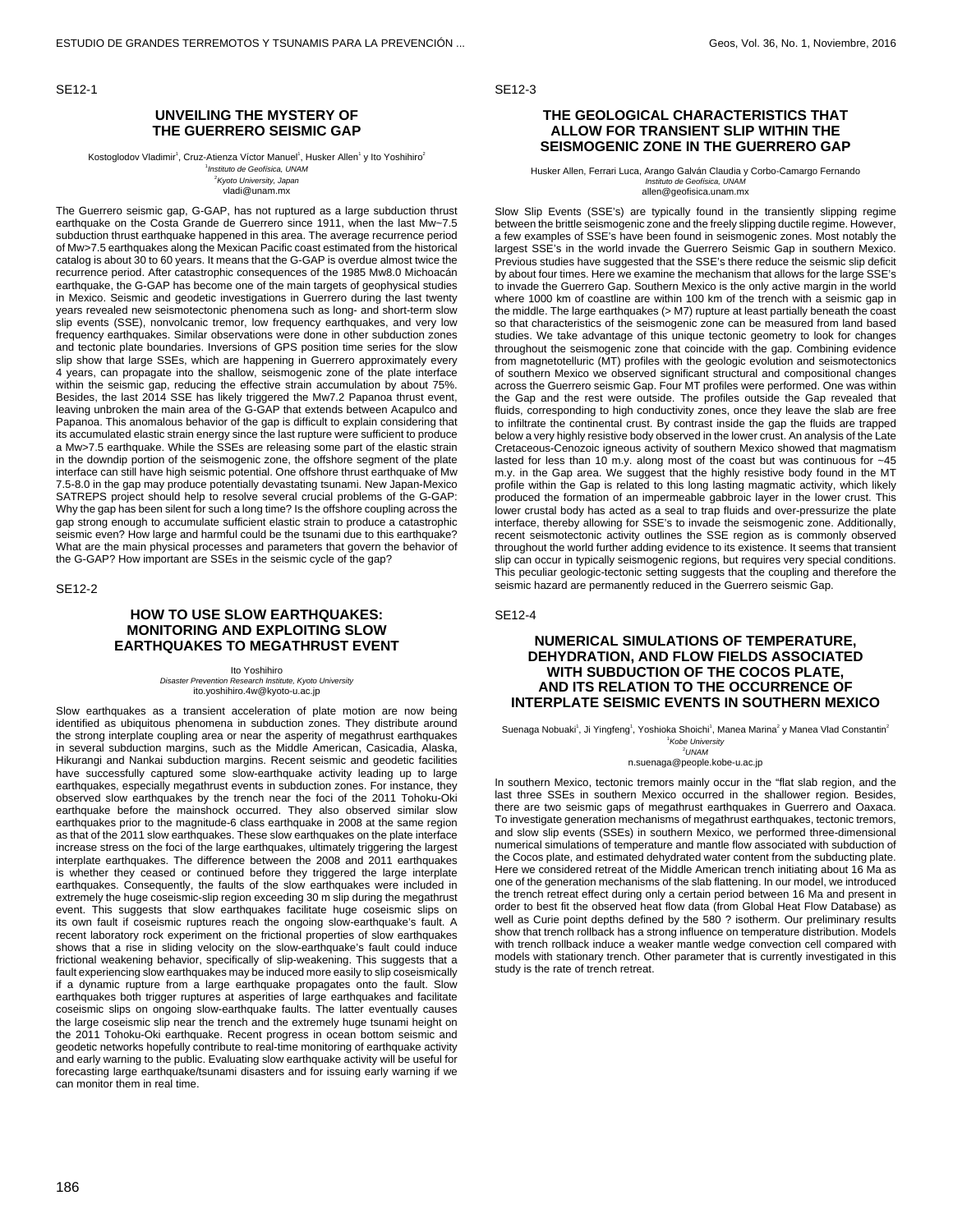SE12-5

#### **DETECTION OF VERY LOW FREQUENCY EARTHQUAKES IN THE MEXICAN SUBDUCTION ZONE**

Maury Julie<sup>1</sup>, Ide Satoshi<sup>1</sup>, Cruz-Atienza Víctor Manuel<sup>2</sup>, Kostoglodov Vladimir<sup>2</sup> y Pérez-Campos Xyoli<sup>2</sup> <sup>1</sup>University of Tokyo 2 Instituto de Geofísica, UNAM maury@eps.s.u-tokyo.ac.jp

Tremors have already been detected in three different areas (Jalisco, Guerrero and Oaxaca) of the Mexican subduction zone but their moment tensor is difficult to estimate. However, Very Low Frequency (VLF) earthquakes have been shown to occur at the subduction interface in Guerrero, Mexico at the same time as tremors and their focal mechanisms have been calculated. We try to detect VLF events using the same method in Jalisco and in Oaxaca. With this aim we detect tremors using an envelope correlation method in Oaxaca and use a previously determined tremor catalog in Jalisco [Idehara et al., 2014]. Using the method of Ide and Yabe [2014], we stack waveforms, in the VLF band, at the time of occurrence of tremors. Finally, the stacked waveforms are inverted to better estimate the depth of these events and their moment tensor. This analysis is carried out for different time periods between 2005 and 2015, depending on the deployment of temporary network along the Mexican coast. In addition, permanent broadband stations of the Servicio Sismológico Nacional (Mexico) are used. The tremors detected in Oaxaca area are located farther west than previously known probably because of the more eastern location of stations. Our results show the spatial distribution of moment tensor along the Mexican subduction zone. The VLF sources are located at or close to the plate interface in Oaxaca and Jalisco as is observed in Guerrero. These events have magnitudes of about 3 and very low-angle to low-angle thrust mechanisms in agreement with the varying geometry of the subduction interface. The slip directions of VLF earthquakes are also consistent with the plates convergence vectors. This indicate these signals are probably radiated by shear slip on the plate interface.

SE12-6

# **MOMENT TENSOR INVERSION OF TECTONIC TREMORS IN THE GUERRERO SUBDUCTION ZONE**

Caballero-Leyva Emmanuel y Cruz-Atienza Víctor Manuel Instituto de Geofísica, UNAM caballero2691@gmail.com

Recent studies in different subduction zones suggest that tectonic tremors (TT) are caused by point dislocations at depth. The systematic study of focal mechanisms of tremor sources turns out to be important to understand the processes that originate this phenomenon and the implications they have in the occurrence of slow slip events. Cruz-Atienza et al. (2015) introduced the "Tremor Energy and Polarization" (TREP) method to locate tectonic tremors assuming horizontal point dislocations, which is a reasonable hypothesis for deep tremors in the state of Guerrero. However, this assumption could be a limitation in other cases where the fault dip is different (i.e., San Andreas Fault). The simultaneous determination of tremor locations and focal mechanisms would allow studying this phenomenon in any tectonic environment. In this work, the TREP method is generalized employing a global inversion technique (i.e., simulated annealing) to determine simultaneously the tremor source location and the associated moment tensor from the energy spatial distribution and the azimuth of the particle motion polarization. Preliminary results employing synthetic tremor sources are encouraging and show that this new methodology could be used to analyze real tectonic tremors and the associated processes.

SE12-7

# **PORE PRESSURE EVOLUTION DUE TO SLOW EARTHQUAKES: IMPLICATIONS FOR TECTONIC TREMOR GENERATION IN GUERRERO, MEXICO**

Villafuerte Carlos y Cruz-Atienza Víctor Manuel Instituto de Geofísica, UNAM villafuerte.cd@gmail.com

Since the discovery of the tectonic tremors (TT) and the slow slip events (SSE), many studies claim that their origin is related to the presence of overpressure fluids. However, in order to determine the role of fluids in the generation of slow slip phenomena, physical models should explain quantitatively the observations. In Guerrero, TTs occur in two regions within the flat slab section called the transient zone, between 150 and 175 km from the trench, and the sweet spot downdip between 200 and 240 km. Recent seismological observations in these regions suggest that the upper oceanic crust is under near-lithostatic pore pressure. In this work we compute the poroelastic fields induced by the long-term 2006 and 2009-2010 SSEs in Guerrero and compare their evolution with the spatial-temporal activity of TTs and LFEs. Our modeling results show that: (1) the stress transfer by the SSEs does not correlate with the occurrence-rate of TTs and LFEs; (2) in the Transient zone, the slip velocity is consistent with the activity rate of TTs and LFEs; and (3) in the Sweet spot, the evolution of the pore pressure is well correlated with the occurrence rate of the TT and LFEs during both, long-term and short-term SSEs. The later result

strongly suggests that changes in the effective normal stress due to the evolution of pore pressure close to the plate interface is the dominant mechanism modulating the occurrence-rate of the TTs and LFEs in the sweet spot.

SE12-8

#### **TECTONIC TREMOR MIGRATION INDUCED BY PORE PRESSURE SOLITONS IN GUERRERO, MEXICO**

Cruz-Atienza Víctor Manuel<sup>1</sup>, Villafuerte Carlos<sup>1</sup> y Bhat Harsha<sup>2</sup> 1 Instituto de Geofísica, UNAM 2 Ecole Normale Superieur, Paris cruz@geofisica.unam.mx

Observations in different subduction zones suggest that overpressured fluids close to the plate interface may be linked to the origin of tectonic tremors (TT) and low frequency earthquakes (LFE). Fluids at nearly lithostatic pressures within the top few kilometers of the oceanic crust have been inferred in several subduction zones, including the state of Guerrero, Mexico. The actual effect of fluid diffusion on fault zones may strongly affect the seismicity rate by inducing transient changes in the effective fault-normal stresses. In the upper crust during fluid-injection tests, these changes propagate slowly (i.e., ~50 meters per day or 0.002 km/h). However, when fluids are subject to nearly lithostatic levels at depth (i.e., ~40 km), pore pressure gradients may induce large transient variations of the permeability that, under some conditions, produce solitary pressure waves (i.e., solitons) propagating much faster across the fault zone. Recent TT epicentral locations in Guerrero using the Tremor Energy and Polarization (TREP) method (Cruz-Atienza et al., JGR, 2015) show that sources of these events cluster in separated patches during slow slip events (SSE). Besides, rapid tremor migrations with speeds ranging between 10 and 80 km/h also occur primarily within these patches. Migration directions change with time, so that they are parallel to the slow slip front first, as observed in other subduction zones. However, latter migration directions are different and consistent with the pore pressure gradient, as predicted by our poroelastic modeling of SSEs in Guerrero. A parametric study of the governing non-linear diffusion equation further shows that soliton-like solutions propagate, under realistic conditions (as settled by experimental rock tests), with the same speeds as those observed for the TT migrations. This result along with the clustered distribution of TT suggest that physical conditions surrounding the plate interface in Guerrero (such as pore pressure and/or fault geometry) are likely to produce solitary pressure waves, and that these waves may be responsible for the migration of tectonic tremor sources.

SE12-9

### **DID THE LONG DURATION, APRIL 18, 2002 (MW 6.7), MEXICO EARTHQUAKE BREAK THE GUERRERO GAP?**

Flores Ketzallina, Hjorleifsdóttir Vala, Iglesias Arturo y Singh Shri K. Universidad Nacional Autónoma de México, UNAM ketzallinaflores@gmail.com

The April 18, 2002 (Mw 6.7) earthquake was located about 55 km off the coast of Guerrero, near to the Mesoamerican Trench. The hypocenter location (Pacheco & Singh, 2010) is inside what is known as the Guerrero Gap, a segment of the Mexican subduction zone that has not had a large (M>7) earthquake in at least 100 years (Singh et al 1981). The 2002 earthquake is anomalous in the sense that it produced very small accelerations for its size (Iglesias et al 2003) and it is one of the earthquakes with longest duration relative to its magnitude recorded globally in the last 40 years (Duputel et al, 2013). A small tsunami (less than 10 cm) was detected at nearby sites. Furthermore, it is notable that this event occurred at the end of the 2002 slow slip event, that occurred on the down dip portion of the same segment from jan-april the same year(Kostoglodov 2003). The location and extent of the rupture area of this event, is key to understanding the seismogenic potential of the Guerrero Gap. Often the rupture area of an earthquake is estimated by the extent of the aftershock area. However, locating earthquakes near the trench is difficult, due to their emerging P-waves and as they occur outside of the network of observation. In this study we calculate the duration of the 2002 earthquake by observations of both near- and far-field records. We then relocate the aftershocks to estimate the rupture area, and finally discuss the implications of our results for the seismogenic potential of the zone.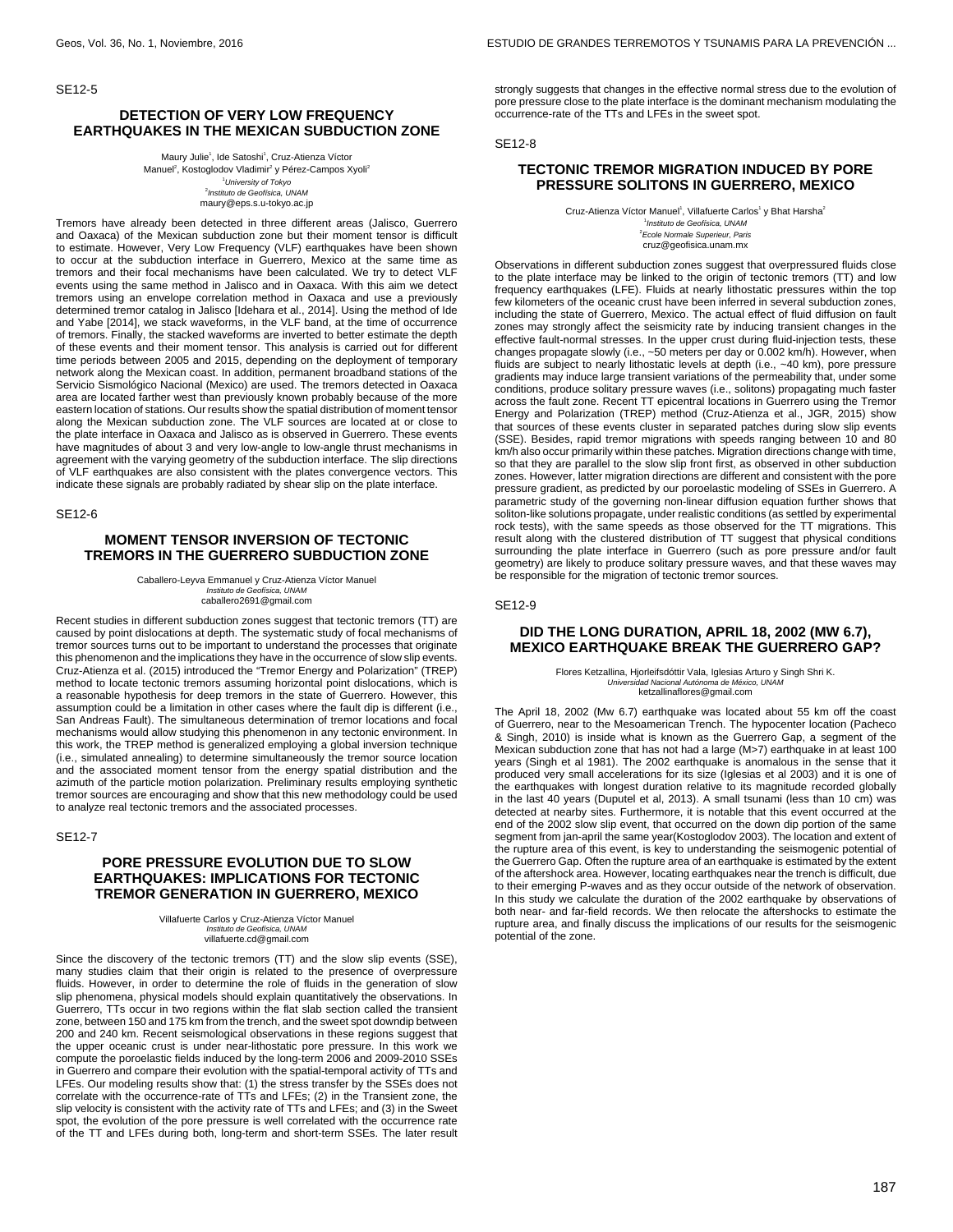#### SE12-10

# **FAST IDENTIFICATION OF NEAR-TRENCH EARTHQUAKES ALONG THE MEXICAN SUBDUCTION ZONE BASED ON CHARACTERISTICS OF GROUND MOTION IN MEXICO CITY**

Singh Shri K.<sup>1</sup>, Arroyo Danny<sup>2</sup>, Pérez-Campos Xyoli<sup>1</sup>, Rodríguez Quetzalcoatl<sup>3y4</sup>, Iglesias Arturo<sup>1</sup> y Ortiz Figueroa Modesto<sup>5</sup> Instituto de Geofísica, UNAM Departamento de Materiales, Universidad Autónoma Metropolitana Dirección Adjunta de Desarrollo Científico, Consejo Nacional de Ciencia y Tecnología Centro de Geociencias, UNAM Departamento de Oceanografía, CICESE krishnamex@yahoo.com

We explore the versatility of three parameters computed from recordings at station CU, located in Mexico City, ~ 300 to 600 km from the trench, for quick detection (= 7 min after the origin time) of near-trench earthquakes for potential use in tsunami warning. The parameters are: (1) ER, the ratio of total to high-frequency energy, (2) Sa\*(6), the pseudo-acceleration response spectrum with 5% damping at 6 s normalized by peak ground acceleration (PGA), and (3) RESN, the PGA residual with respect to a newly-derived ground motion prediction equation at CU. Since near-trench earthquakes are relatively deficient in high-frequency radiation, we expect ER and Sa\*(6) to be relatively large and RESN to be negative for such events. Tests on CU recordings of 65 interface earthquakes occurring along the Mexican subduction zone (4.8 = Mw = 8.0; 270 = R = 615 km) show that if  $ER = 100$ ,  $Sa<sup>*</sup>(6)$  = 0.70, and RESN = 0 then the earthquake is near trench. Such an event has greater tsunami potential and produces low acceleration. Few misidentifications and missed events are probably a consequence of poor location, although unusual depth and source characteristics may also be responsible in some cases.

SE12-11

#### **SLIP DISTRIBUTION OF TWO RECENT LARGE EARTHQUAKES IN THE GUERRERO SEGMENT OF THE MEXICAN SUBDUCTION ZONE AND THEIR RELATION TO PREVIOUS EARTHQUAKES, SILENT SLIP EVENTS AND SEISMIC GAPS**

Hjorleifsdottir Vala<sup>1</sup>, Ji Chen<sup>2</sup>, Iglesias Arturo<sup>1</sup>, Cruz-Atienza Víctor Manuel<sup>1</sup> y Singh Shri K.<sup>1</sup> 1 Instituto de Geofísica, UNAM <sup>2</sup>UC Santa Barbara

vala@geofisica.unam.mx

In 2012 and 2014 large subduction earthquakes (M>7) occurred approximately 300 km apart, in the state of Guerrero, Mexico. The westernmost half of the segment between them is known as the Guerrero seismic gap and has not had a large earthquake in at least 100 years while most of the easternmost half last broke in 1957. Silent slip events have been reported down dip of both 2012 and 2014 earthquakes as well as in the gap between them (Kostoglodov et al 2003, Graham 2014). There are indications that the westernmost half has different frictional properties than the areas surrounding it. However, the two events at the edges of the zone also seem to behave in different manner, indicating a broad range of frictional properties in this area, with changes occurring over short distances. The 2012/03/20, M7.5 earthquake occurred near the Guerrero-Oaxaca border. This earthquake is noteworthy for breaking the same asperities as the previous events of 1937 M7.2 and1982(a) M6.9, in what appears to be very large "repeating earthquakes". Furthermore, the density of smaller repeating events is greater in this segment than in other parts of the subduction zone (Dominguez et al, submitted) and this earthquake generated an anomalously large number of aftershocks for its size (UNAM Seis. Group, 2013). The 2012 event may have broken two asperities (UNAM Seis. Group, 2013). How the two asperities relate to the previous smaller "large events", the repeating earthquakes, the high number of aftershocks and the slow slip events is not clear. The 2014/04/18 M 7.2 earthquake broke a patch just beyond the western edge of the Guerrero gap, a region that previously broke in the 1979 M7.4 earthquake and in the 1943 M 7.4 earthquake. This earthquake, despite being smaller, had a much larger duration, few aftershocks and clearly ruptured two separate patches (UNAM Seis. Group, 2015), that seem not to coincide with the main asperities of previous events. In this work we estimate the slip distributions for the 2012 and 2014 earthquakes, by combining the data used separately in previous studies; farfield body- and surface-wave data, GPS displacement vectors and near field and regional strong motion records. We focus on estimating the rupture areas as well as how well constrained their limits and separations are. Finally, we discuss the implications for the friction on the fault plane and the persistency in time of the asperities.

# **RADIATED SEISMIC ENERGY FROM THE SEISMOGENIC ZONE OF GUERRERO, MEXICO**

Plata Martínez Raymundo Omar, Pérez-Campos Xyoli y Singh Shri K. Instituto de Geofísica, UNAM raymundo.plata@gmail.com

During earthquakes, potential energy stored in the Earth is released as fracture energy, thermal energy and radiated energy. Although this energy partitioning is difficult to quantify, radiated seismic energy can be estimated by seismological observations, and can be used as a parameter to determine physical properties and the potential threat that an earthquake presents. In an attempt to clarify the mechanisms that control the distribution and dissipation of seismic energy along the Guerrero segment of the Mesoamerican trench, we estimated radiated seismic energy, stress drop and radiation efficiency of two recent large earthquakes, the 2012 Ometepec (Mw7.5) earthquake and the Papanoa 2014 (Mw7.2) earthquake, and many of their aftershocks. Estimations of radiated energy scaled with seismic moment (Es/M0), for the two earthquakes and their aftershocks, show similar results as other seismic energy studies for earthquakes in Guerrero. Furthermore, we found find no clear dependence of Es/M0 on distance from the trench or depth, suggesting an irregular spatial distribution of seismic energy release in the area. Additional analysis shows lateral heterogeneities in stress drop and efficiency along the trench. For example low radiated energy release is observed during those aftershocks of the 2012 earthquake which occurred over the area that had ruptured in the 1996 Ometepec earthquake (Mw7.0). The 1996 earthquake is a slow event which produced anomalously low Es.

SE12-13

#### **OVERVIEW OF THE SATREPS TSUNAMI MODELING GROUP: COMPREHENSIVE TSUNAMI HAZARD ASSESSMENT OF THE MEXICAN PACIFIC COAST**

Ruíz-Angulo Angél<sup>1</sup>, Mori Nobuhito<sup>2</sup>, Goda Katsuichiro<sup>3</sup>, Yasuda Tomohiro<sup>4</sup>, Baba Toshitaka<sup>s</sup>, Koshimura Shunichi<sup>s</sup>, Mas Erick<sup>s</sup>, Urra Luisa<sup>s</sup>, Adriano Bruno<sup>s</sup>, Zavala-Hidalgo Jorge<sup>1</sup>, Hjorleifsdottir Vala<sup>7</sup>, Ito Yoshihiro<sup>2</sup> y Cruz-Atienza Víctor Manuel<sup>7</sup> <sup>1</sup>Centro de Ciencias de la Atmósfera, UNAM

> <sup>2</sup> Kyoto University <sup>3</sup> Bristol University 4 Kansai University <sup>5</sup>Tokushima University <sup>6</sup>Tohoku University 7 Instituto de Geofísica, UNAM angel@atmosfera.unam.mx

The potential for large earthquakes around the subduction zone near the Mexican Pacific is not negligible and the tsunami associated with this event signifies high risk for several coastal cities along the Mexican coastline. The main objective of the SATREPS tsunami modeling group includes numerical simulations of tsunami wave height and inundation for different scenarios for earthquake in de Guerrero Gap. To achieve this goal, we first validate the numerical models used in this project (TUNAMI and GeoCLAW) within the study area. Thus, we have carried out numerical simulations for the historical tsunami events ocurring along the Mexican Pacific Coasts during the past 40 years and validated these using field observations reported in the literature. The tsunami source models for these events have been obtained from the Finite-Source Rupture Model Database (SRCMOD). In addition, we proposed several stochastic scenarios that will be studied in detail for at least two target coastal cities. Throughout the following five years of the project, the different scenarios will be then updated based on the dynamic source scenarios provided by the SATREPS Earthquake modeling subgroup (B-1) and the results will be delivered to the C-1 and C-2 members for risk evaluation, and education and outreach, respectively. Here, we present the framework, progress and future work of the SATREPS tsunami group.

SE12-14

# **PHYSICAL AND NUMERICAL MODELLING OF TSUNAMI INUNDATION IN URBAN AREA**

Yasuda Tomohiro<sup>1</sup>, Mori Nobuhito<sup>2</sup>, Prasetyo Adi<sup>2</sup>, Tomiczek Tori<sup>3</sup> y Kennedy Andrew<sup>4</sup>

<sup>1</sup> Kansai University <sup>2</sup> Kyoto University <sup>3</sup>Oregon State University <sup>4</sup>University of Notre Dame tomo@oceanwave.jp

The 2011 off the Pacific coast of Tohoku Earthquake Tsunami caused catastrophic disaster to coastal areas. This and similar coastal hazards emphasize the need for engineers to understand the fundamental processes causing damage and the potential of maximum damage in order to design coastal communities with increased resilience to tsunami events. Common methods used to evaluate local conditions caused by tsunamis include post-disaster reconnaissance field surveys, numerical modelling, and laboratory experiments. Behaviour of land side tsunami inundation is not well known as well as the fluid forcing and accuracy of tsunami hazard mapping.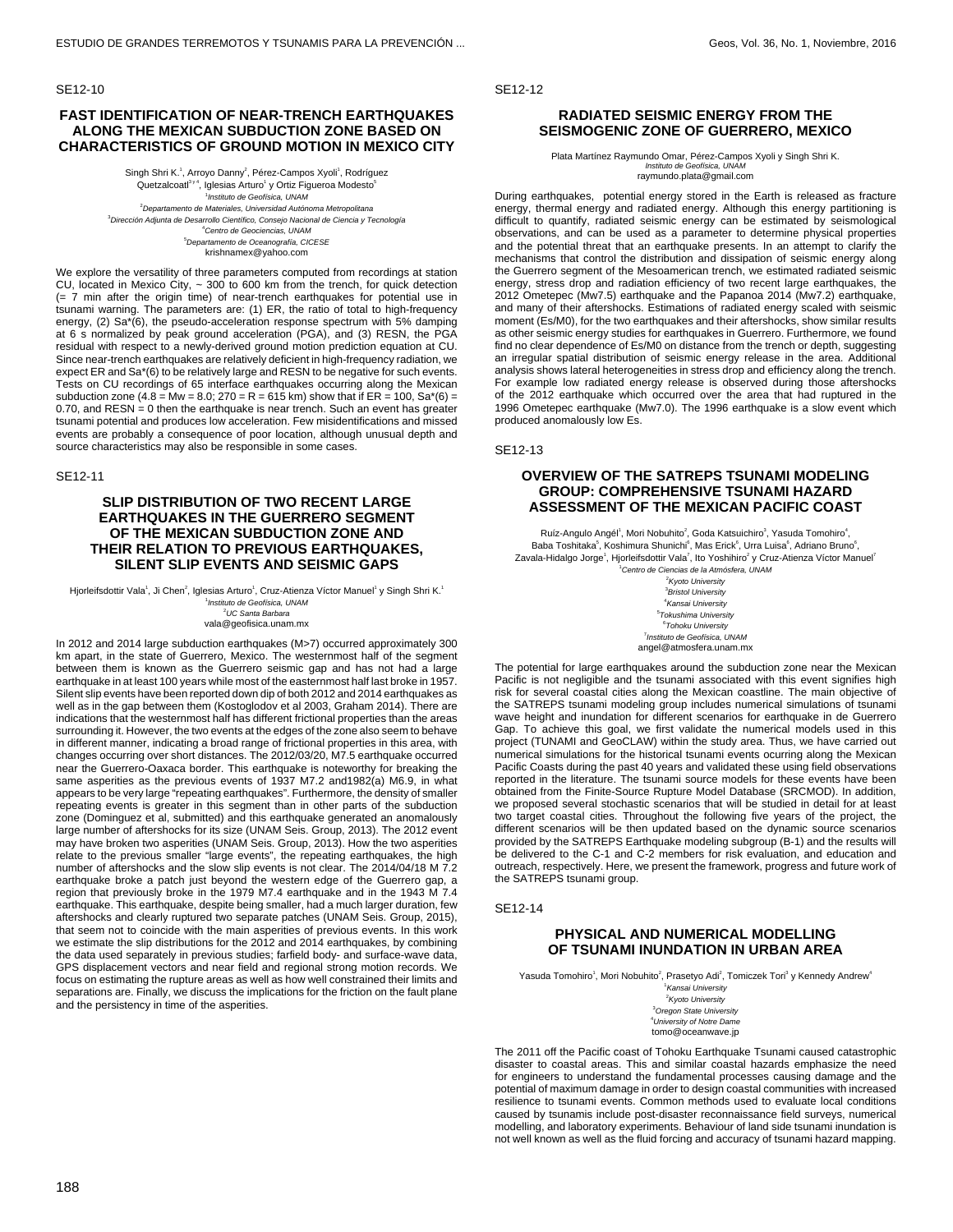This study aims to understand tsunami behaviour in a building scale and to improve modelling of tsunami inundation in an urban area. Laboratory experiments are an essential starting point in the investigation of urban roughness effects on wave propagation and maximum pressures in coastal communities. Physical modelling usually uses solitary wave, N-wave, or sinusoidal wave as a tsunami wave. However, the observed tsunami trace during the Tohoku event showed a complex wave profile, consisting of a steep water level rise following a slow water level rise. DPRI, Kyoto University made a new wave flume (HyTOFU: Hybrid Tsunami Open Flume in Ujigawa laboratory) to reproduce realistic complex tsunami profiles by three wave generation mechanisms: a flow pump, a mechanical piston, and a vertical discharge of a constant volume of water from a set elevation above the free surface (falling head). Experiments were conducted at HyTOFU with the combined use of flow pump and mechanical piston wavemaker. Quadratic prism models assuming coastal houses with 1:20 scale and a urban city model (Onagawa City, Japan) with 1:250 were used for the experiment. We measured water levels by wave gauges, pressures acting on buildings by sensors, flow velocities by ADVs, and inundation areas by video image visualization. Experimental results are compared with existing empirical formulas, e.g. Asakura et al. (2000), ASCE 7 (2016). Numerical modelling of tsunami inundation in urban areas is under development, e.g., Park et al. (2014), Koshimura (2016). Macro-roughness obstructions significantly affect wave propagation especially in urban areas. To better understand these effects, we conducted numerical simulation comparisons to physical model experiments of Seaside City, Oregon, US by Park et al. (2013) and of Onagawa City by our group. We are planning to organize a benchmark test and a blind test by providing the Onagawa model experiment results.

SE12-15

### **UNCERTAINTY ANALYSIS OF NANKAI TROUGH EARTHQUAKE TSUNAMI USING STOCHASTIC SOURCE MODEL**

Yasuda Tomohiro<sup>1</sup>, Maruyama Takuma<sup>2</sup>, Goda Katsuichiro<sup>3</sup>, Mori Nobuhito<sup>4</sup> y Mase Hajime<sup>4</sup> <sup>1</sup> Kansai University <sup>2</sup>Kyoto University, Graduate School of Enineering <sup>3</sup>University of Bristol 4 Kyoto University, Disaster Prevention Research Intitute

tomo@oceanwave.jp

In 2012, the Central Disaster Management Council (CDMC) of the Cabinet Office proposed 11 slip distributions (scenarios) of the future Nankai Trough Earthquake. However, since only one critical scenario is defined for each region, it is difficult to evaluate the uncertainty of tsunamis. In this study, we develop stochastic slip distributions to explore a wide range of possible tsunami scenarios for the Nankai Earthquake. A series of procedure, i.e. stochastic slip generation, initial tsunami profile determination, and numerical simulation of tsunami propagation, is defined as stochastic tsunami model. The simulated tsunamis are basis to assess uncertainty and variability of tsunami wave profiles and characteristics. As a case study, two regions (Kochi and Wakayama) are focused upon for tsunami hazard assessment. Stochastic slip distribution is generated based on spatial correlation of inverse slip distribution. The value of spatial correlation, which is defined as three parameters (H, Ax, Az) is founded by spectral analysis of inverse slip distribution. H is the Hurst number, which determines the slope of the power spectral decay in the high wave-number range. Ax and Az are correlation length for the along-strike and down-dip directions, respectively. Estimated H usually fall between 0 and 1 in agreement with physical theories. Anisotropic features of slip distribution in the down-dip and along-strike directions are captured by Az and Ax. Based on these parameters, stochastic slip distribution can be generated adjusting maximum value, standard deviation, and so on. We generated 50 stochastic slip distributions and simulated tsunami propagations based on each stochastic slip distribution. Uncertainty analysis was conducted comparing with the CDMC model. The results indicate that the maximum tsunami height at a specific location is sensitive to the details of the tsunami sources and the dispersion of the maximum tsunami height is significant. The earthquake slip distribution also affects the time of tsunami arrival greatly. It is important to take into account tsunami source uncertainty in making tsunami hazard maps for coastal areas in Wakayama and Kochi. Furthermore, the appearance probability of maximum tsunami heights in 50 cases is fitted to inverse Gaussian distribution and the exceedance probability of CDMC projection value in each point is calculated. The results can point out that the possibility of tsunami exceeds the assumption value is not negligible.

SE12-16

# **A STUDY ON INTER-LOCAL ADAPTATION OF DISASTER EDUCATION MATERIAL**

Nakano Genta y Yamori Katsuya Kyoto University nakano.genta.68w@st.kyoto-u.ac.jp

Disaster Risk Reduction (DRR) education transfers the knowledge on appropriate actions taken before, during and after disasters. Different types of DRR education materials have been developed by various organizations based on the local needs. However, it is common to most of the projects that continuous monitoring is not implemented after projects end and results in the discontinuation of the use of

developed educational materials. On the other hand, one DRR education material named "BOSAI Duck" developed in Japan was adapted into El Salvadorian context in 2010 and follow-up monitoring held in 2016 revealed its continuous use. Hence, this study aims to analyze the process of adaptation and discuss factors of continuous use. The BOSAI Duck is a card game to teach "first move" against natural hazards. It consists of 16 cards in Japanese version, and one side of card shows the pictures of natural and man-made disasters such as earthquake and kidnapping, and the other side shows the animal figures taking corresponding reactions. Hence, children can learn following the actions taken by the animal on the card. The author together with two other Japanese started to work from July 2010 to adapt the contents of BOSAI Duck for El Salvadorian context. First of all, disaster management personnel from five city halls, personnel from Civil Protection, teachers and medical staffs (in total 21 people) gathered and discussed to adapt it into the El Salvadorian context. In the discussion, two types of adaptation were raised, one was the modifications of contents in order to adapt to the El Salvadorian culture (=cultural tuning) and the other was the modifications of contents in order to adapt to the El Salvadorian natural and social needs (=customization). Thus, cultural tuning and customization were held and BOSAI Duck El Salvador version completed in May 2011. In order to disseminate the material, the series of workshops to teach how to use BOSAI Duck were implemented to the personnel of city hall, Civil Protection and teachers. In addition, in June 2011, the ceremony of delivery to the national level Civil Protection were realized, thus the BOSAI Duck became authorized material by the national government of El Salvador. With these background, BOSAI Duck was utilized by local people and applied for more than 2,000 students between May 2011 and June 2012. Follow-up study was held in August 2016 and it revealed that the material has been continuously implemented in various places of El Salvador. This simple data can be a strong evidence of continuity of BOSAI Duck. Cultural tuning and modifications, authorization by national government and series of workshop may be factors which lead to the continuous use, however, the crucial factor can be related deeply with the culturally-deprived personality of El Salvadorians. Non-verbal and physical movement-based teaching method may fit to them as even users stated the word of excitement and joyfulness before and after implementing BOSAI Duck.

SE12-17 CARTEL

## **STRESS TRANSFER ALONG THE TECTONIC INTERFACE OF THE MEXICAN SUBDUCTION ZONE USING A 3D SLAB MODEL**

Santoyo García Galiano Miguel Angel Instituto de Geofísica, UNAM Unidad Michoacán sismologo@gmail.com

We investigate the seismic stress transfer along the subduction interface of the Mexican Subduction Zone, using a 3D slab model. The geometry of the slab used in this work was estimated using the depth profiles along the subduction zone previously obtained by different authors. In a first approach we computed the coseismic stress transfer due to large subduction earthquakes with Magnitudes M=6.5 using theoretical slip distributions along the interface. The interface surface was discretized by means of a 2.0 km x 2.0 km segments, with observing points located over the interface in a staggered-type grid to avoid edge singularities. Stress tensor changes were computed for a 3D half-space, and stress transfer were analyzed assuming the Coulomb Failure Stress criterion. For computations, the stress change due to a given subfault of an earthquake was computed on each grid segment of the subduction interface, resolved along its normal and dip-slip directions. This computation method implies that for each earthquake of a given magnitude, the stress changes along the subduction interface will vary with respect to the spatial location. As the dip angle of the subducting slab changes along the subduction zone, results are presented for different segments of the tectonic interface.

SE12-18 CARTEL

# **LA RELACIÓN ENTRE LOS EVENTOS EXTREMOS Y EL CAOS ESPACIO TEMPORAL EN UN MAR ÓPTICO**

Wilson Herrán Mario César CICESE mwilson@cicese.mx

Cada año se reportan olas gigantes destructivas que aparecen, aparentemente sin causa física, y desaparecen sin dejar rastro alguno, estas olas son conocidas en la literatura como rogue waves y pertenecen al régimen de eventos extremos, es decir, eventos cuya probabilidad de manifestación es aparentemente despreciable. La principal diferencia entre este tipo de olas destructoras y los tsunamis es que no necesitan un precursor físico externo, como un gran terremoto, sino que son inherentes al sistema, en otras palabras, son eventos que por naturaleza misma del medio aparecen sin necesidad de estímulos externos. Esta característica las vuelve muy peligrosas, ya que su predicción acertada es un tema aún no resuelto. Los eventos extremos, como las ondas gigantes, están normalmente asociadas con la fusión de estructuras coherentes, solitones que 'suman' su intensidad al momento de encontrarse, sin embargo, este enfoque no resulta del todo convincente ya que no es muy común observar estructuras coherentes en un medio aparentemente desordenado como el océano. En este trabajo se reportan resultados experimentales en la física de la emergencia de eventos extremos, i.e. rogue waves, en un mar óptico y se establece la relación de este fenómeno con la aparición de caos espacio